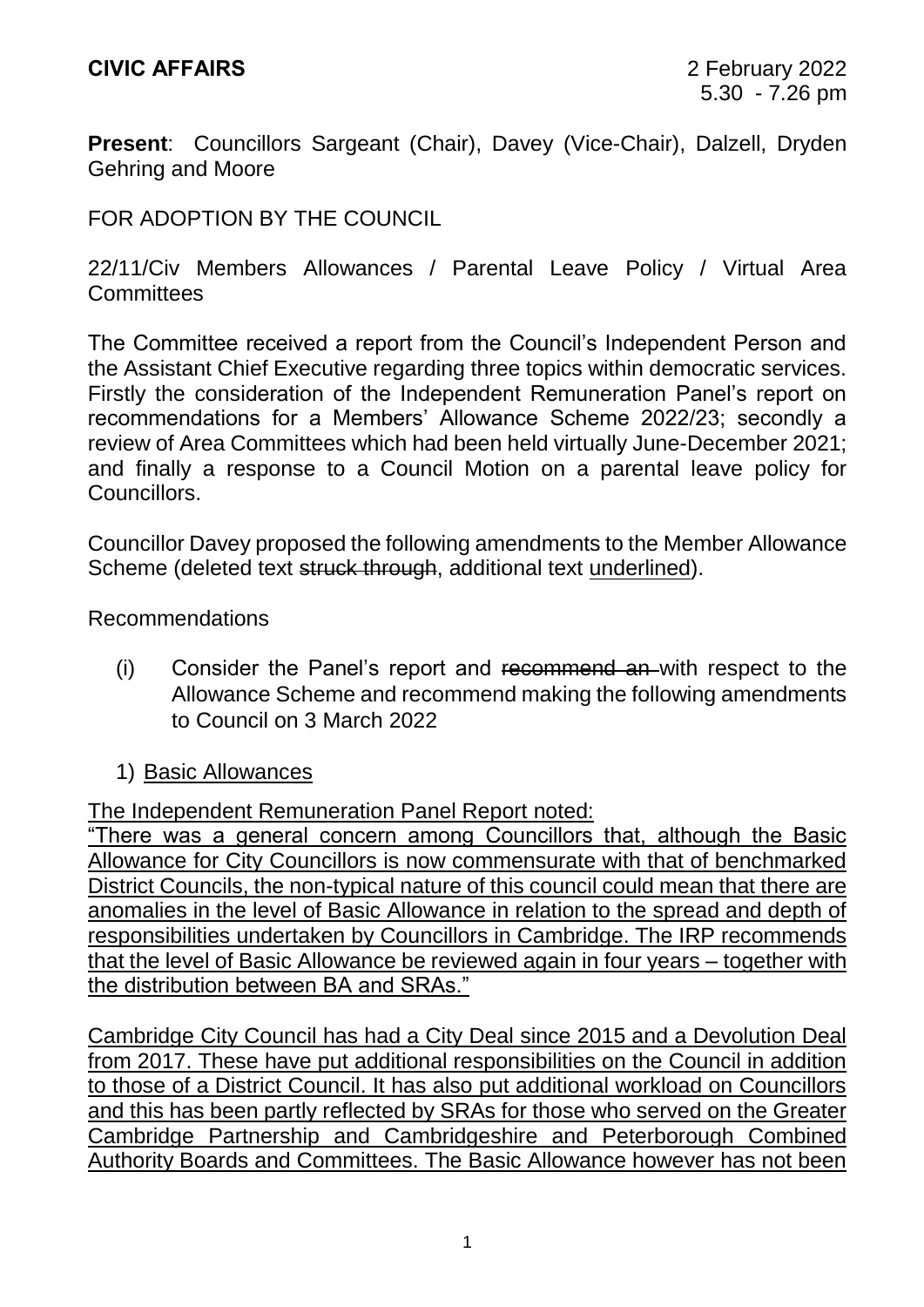updated to reflect the additional work for Councillors who are for instance directly involved now in transport and highways projects such as the GCP Histon Road and Milton Road schemes and consultations across the city. This has involved working with residents, residents' associations and officers of the GCP and Cambridgeshire County Council and serving as Chairs of Local Liaison Forums.

The Independent Remuneration Panel recommendation is to review the Basic Allowances in 4 years time -2025. This will be 10 years after the City Deal was implemented and 8 years after the Devolution Deal was implemented increasing the responsibilities and workload for Cambridge City Councillors.

Civic Affairs Committee therefore resolves to ask the Independent Remuneration Panel to review the Basic Allowance for Councillors due to the non-typical nature of Cambridge City Council in addition to benchmarked District Councils with an in-year recommendation to be back dated to the beginning of the 2022 / 23 municipal year.

## 2) Planning Committee and Joint Development Control Committee SRAs

The Planning Committee and Joint Development Control Committee both meet on a monthly basis with meetings lasting typically all day for the Planning Committee and nearly all day for the Joint Development Control Committee. They are regulatory committees and are therefore making decisions on behalf of the Council. They are also involved in site visits. Both committees are typically composed of members who are retired or of independent means and are therefore unrepresentative of Cambridge City Councillors and residents.

Members of the Planning Committee receive 15% of SRA and members of the Joint Development Control Committee receive no SRA. This does not reflect the workload for members of these 2 committees.

Civic Affairs Committee therefore resolves to address this situation by updating the SRAs:

Planning Committee members 30% of Basic Allowance Joint Development Control Committee members 20% of Basic Allowance

## 3) SRA for Leader

Civic Affairs Committee notes that the Independent Remuneration Panel recommends the two Deputies SRAs at 25% of an Executive Councillor's allowance – i.e. 0.5 times Basic Allowance. While welcoming this recognition of the role of the Deputy Leaders, this would create the anomaly that Deputy Leaders that have a portfolio responsibility will have allowances close to that of